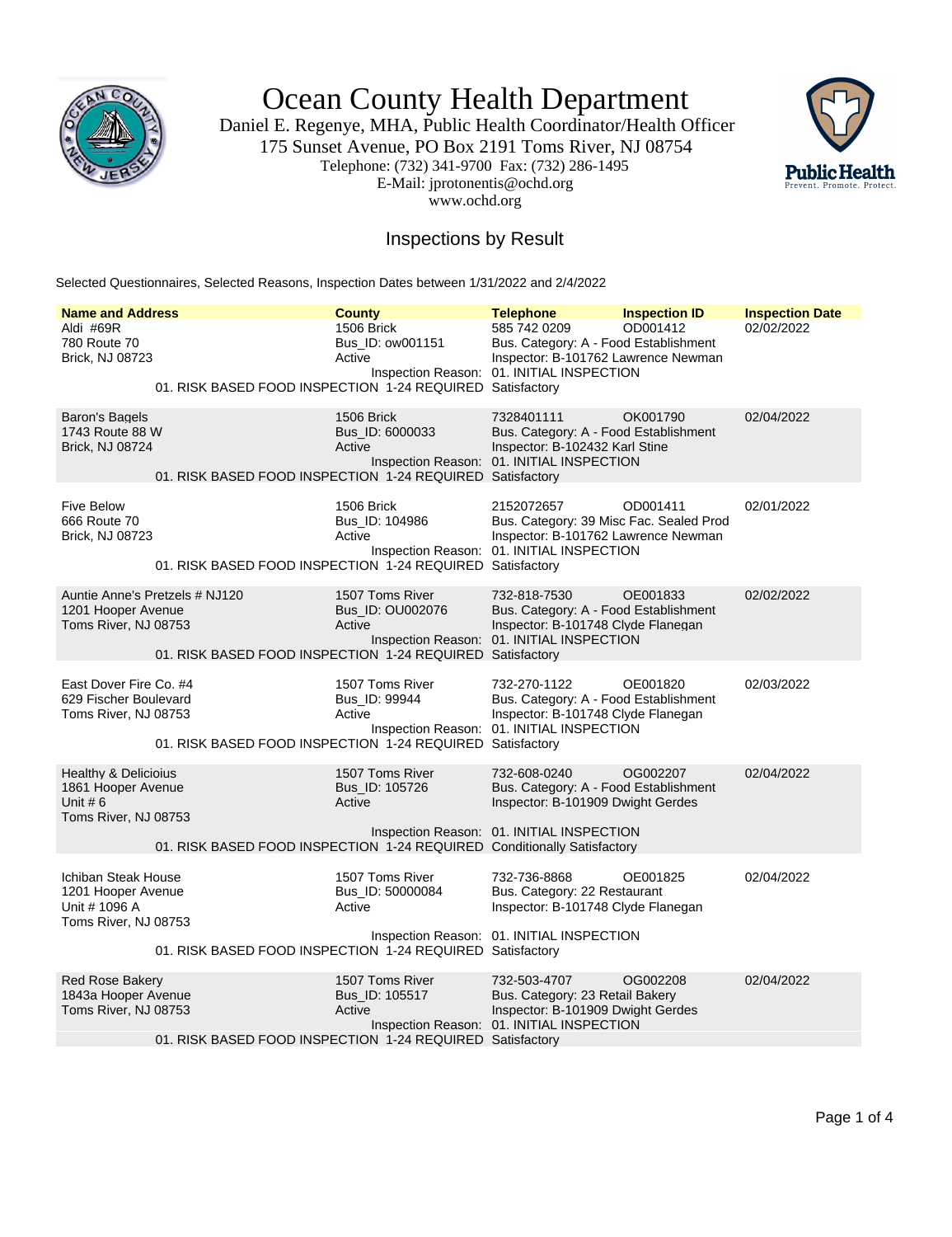## Inspections by Result

| <b>Name and Address</b><br>Rita's Italian Ices #245<br>1201 Hooper Avenue<br>Space K-105<br>Toms River, NJ 08753                            | <b>County</b><br>1507 Toms River<br>Bus ID: 101835<br>Active | <b>Telephone</b><br>732-349-0220<br>Bus. Category: A - Food Establishment<br>Inspector: B-101748 Clyde Flanegan<br>Inspection Reason: 01. INITIAL INSPECTION | <b>Inspection ID</b><br>OE001826 | <b>Inspection Date</b><br>02/04/2022 |
|---------------------------------------------------------------------------------------------------------------------------------------------|--------------------------------------------------------------|--------------------------------------------------------------------------------------------------------------------------------------------------------------|----------------------------------|--------------------------------------|
| 01. RISK BASED FOOD INSPECTION 1-24 REQUIRED Satisfactory                                                                                   |                                                              |                                                                                                                                                              |                                  |                                      |
| <b>Starbucks in Target</b><br>1331 Hooper Avenue<br>Toms River, NJ 08753<br>01. RISK BASED FOOD INSPECTION 1-24 REQUIRED Satisfactory       | 1507 Toms River<br>Bus_ID: OU000944<br>Active                | 732-857-4977<br>Bus. Category: A - Food Establishment<br>Inspector: B-101748 Clyde Flanegan<br>Inspection Reason: 01. INITIAL INSPECTION                     | OE001813                         | 01/31/2022                           |
| Super Buy Rite Of Silverton<br>1922 Hooper Avenue<br>Toms River, NJ 087<br>01. RISK BASED FOOD INSPECTION 1-24 REQUIRED Satisfactory        | 1507 Toms River<br>Bus_ID: OU002058<br>Active                | 732-255-0004<br>Bus. Category: 72 Liquor Store<br>Inspector: B-101909 Dwight Gerdes<br>Inspection Reason: 01. INITIAL INSPECTION                             | OG002210                         | 02/04/2022                           |
| Target Cafe #1154<br>1331 Hooper Avenue<br>Toms River, NJ 08753<br>01. RISK BASED FOOD INSPECTION 1-24 REQUIRED Satisfactory                | 1507 Toms River<br>Bus_ID: 105097<br>Active                  | 7325570220<br>Bus. Category: A - Food Establishment<br>Inspector: B-101748 Clyde Flanegan<br>Inspection Reason: 01. INITIAL INSPECTION                       | OE001812                         | 01/31/2022                           |
| Target Store #1154<br>1331 Hooper Avenue<br>Toms River, NJ 08753<br>01. RISK BASED FOOD INSPECTION 1-24 REQUIRED Satisfactory               | 1507 Toms River<br>Bus_ID: 101402<br>Active                  | 7325570220<br>Bus. Category: A - Food Establishment<br>Inspector: B-101748 Clyde Flanegan<br>Inspection Reason: 01. INITIAL INSPECTION                       | OE001814                         | 01/31/2022                           |
| <b>Toms River Brewing</b><br>1540 Route 37 West<br>Toms River, NJ 08753<br>01. RISK BASED FOOD INSPECTION 1-24 REQUIRED Satisfactory        | 1507 Toms River<br>Bus_ID: OU001260<br>Active                | 732-608-1004<br>Bus. Category: A - Food Establishment<br>Inspector: B-101909 Dwight Gerdes<br>Inspection Reason: 01. INITIAL INSPECTION                      | OG002204                         | 02/02/2022                           |
| <b>Toms River Diner</b><br>445 Route 37 East<br>Toms River, NJ 08753<br>01. RISK BASED FOOD INSPECTION 1-24 REQUIRED                        | 1507 Toms River<br>Bus_ID: OW000375<br>Active                | 732-288-2808<br>Bus. Category: A - Food Establishment<br>Inspector: B-101748 Clyde Flanegan<br>Inspection Reason: 01. INITIAL INSPECTION<br>Satisfactory     | OE001817                         | 02/02/2022                           |
| Toms River Intermediate School East<br>1519 Hooper Ave<br>Toms River, NJ 08753<br>01. RISK BASED FOOD INSPECTION 1-24 REQUIRED Satisfactory | 1507 Toms River<br>Bus_ID: 100308<br>Active                  | 7325055796<br>Bus. Category: 03 School Cafeteria<br>Inspector: B-101909 Dwight Gerdes<br>Inspection Reason: 01. INITIAL INSPECTION                           | OG002206                         | 02/04/2022                           |
| Trattoria Giovanni<br>1177 Fischer Boulevard<br>Toms River, NJ 08753<br>01. RISK BASED FOOD INSPECTION 1-24 REQUIRED Satisfactory           | 1507 Toms River<br>Bus_ID: OU002077<br>Active                | 7322702020<br>Bus. Category: A - Food Establishment<br>Inspector: B-101748 Clyde Flanegan<br>Inspection Reason: 01. INITIAL INSPECTION                       | OE001834                         | 02/03/2022                           |
| <b>Twenty One Plus</b><br>310 Main St<br>Toms River, NJ 08753<br>01. RISK BASED FOOD INSPECTION 1-24 REQUIRED Satisfactory                  | 1507 Toms River<br>Bus_ID: 102687<br>Active                  | 7323410863<br>Bus. Category: 06 Church (Non-Profit)<br>Inspector: B-101748 Clyde Flanegan<br>Inspection Reason: 01. INITIAL INSPECTION                       | OE001816                         | 02/01/2022                           |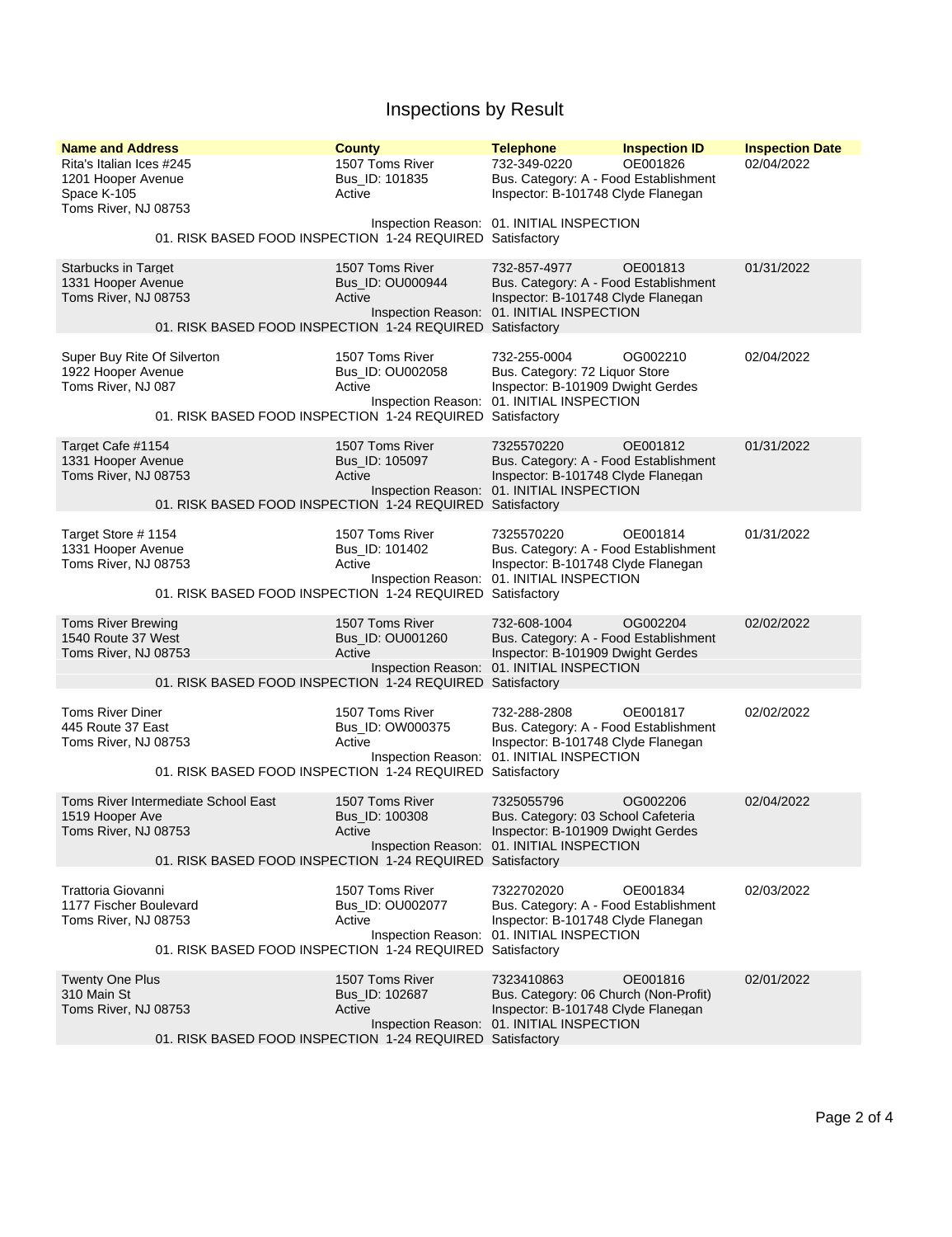## Inspections by Result

| <b>Name and Address</b><br>China Ming<br>255 South New Prospect Road<br>Jackson, NJ 08527 |  | <b>County</b><br>1511 Jackson<br>Bus ID: 102651<br>Active                                                          | <b>Telephone</b><br>7328866883<br>Bus. Category: A - Food Establishment<br>Inspector: B-102432 Karl Stine<br>Inspection Reason: 01. INITIAL INSPECTION | <b>Inspection ID</b><br>OK001785 | <b>Inspection Date</b><br>02/03/2022 |
|-------------------------------------------------------------------------------------------|--|--------------------------------------------------------------------------------------------------------------------|--------------------------------------------------------------------------------------------------------------------------------------------------------|----------------------------------|--------------------------------------|
|                                                                                           |  | 01. RISK BASED FOOD INSPECTION 1-24 REQUIRED Satisfactory                                                          |                                                                                                                                                        |                                  |                                      |
| Bais Brocho D'Stolin Karlin<br>1755 Ridge Ave<br>Lakewood, NJ 08701                       |  | 1514 Lakewood<br>Bus_ID: OV000914<br>Active                                                                        | 646-867-0103<br>Bus. Category: B - Food School<br>Inspector: B-102432 Karl Stine<br>Inspection Reason: 01. INITIAL INSPECTION                          | OK001787                         | 02/03/2022                           |
| 01. RISK BASED FOOD INSPECTION 1-24 REQUIRED Satisfactory                                 |  |                                                                                                                    |                                                                                                                                                        |                                  |                                      |
| Lakewood Cheder School<br>725 Vassar Ave<br>Lakewood, NJ 08701                            |  | 1514 Lakewood<br>Bus_ID: 50002071<br>Active<br>01. RISK BASED FOOD INSPECTION 1-24 REQUIRED                        | 732-370-6400<br>Bus. Category: B - Food School<br>Inspector: B-102432 Karl Stine<br>Inspection Reason: 01. INITIAL INSPECTION<br>Satisfactory          | OK001788                         | 02/03/2022                           |
| Meoros Bais Yaakov<br>800 Rockaway Avenue<br>Lakewood, NJ 08701                           |  | 1514 Lakewood<br>Bus_ID: OU000859<br>Active<br>01. RISK BASED FOOD INSPECTION 1-24 REQUIRED Satisfactory           | 732-800-0193<br>Bus. Category: B - Food School<br>Inspector: B-102432 Karl Stine<br>Inspection Reason: 01. INITIAL INSPECTION                          | OK001789                         | 02/03/2022                           |
| Te-Amo Cigar and News Shop-Deli<br>550 Route 530<br>Unit #15<br>Manchester, NJ 08759      |  | 1518 Manchester<br>Bus_ID: OV000349<br>Active                                                                      | 732-350-4200<br>Bus. Category: A - Food Establishment<br>Inspector: B-101909 Dwight Gerdes                                                             | OG002203                         | 02/02/2022                           |
|                                                                                           |  | 01. RISK BASED FOOD INSPECTION 1-24 REQUIRED Satisfactory                                                          | Inspection Reason: 01. INITIAL INSPECTION                                                                                                              |                                  |                                      |
| Dunkin Donuts #344498<br>401 Rt 539<br>Cream Ridge, NJ 08514                              |  | 1523 Plumsted<br>Bus_ID: 103496<br>Active<br>01. RISK BASED FOOD INSPECTION 1-24 REQUIRED Satisfactory             | 609-752-0057<br>Bus. Category: A - Food Establishment<br>Inspector: B-102432 Karl Stine<br>Inspection Reason: 01. INITIAL INSPECTION                   | OK001791                         | 02/04/2022                           |
| <b>Country Farm</b><br>3122 Rt 88 East<br>Point Pleasant Boro, NJ 08742                   |  | 1524 Point Pleasant<br>Bus_ID: 102549<br>Active<br>01. RISK BASED FOOD INSPECTION 1-24 REQUIRED Satisfactory       | 8482323934<br>Bus. Category: 70 Conv. Store - Retail<br>Inspector: B-102062 George McCoy<br>Inspection Reason: 01. INITIAL INSPECTION                  | OH002266                         | 02/01/2022                           |
| <b>Delicious Bagels</b><br>2259 Bridge Ave.<br>Point Pleasant, NJ 08742                   |  | 1524 Point Pleasant<br>Bus_ID: 99711<br>Active<br>01. RISK BASED FOOD INSPECTION 1-24 REQUIRED Satisfactory        | 7328929265<br>Bus. Category: 26 Luncheonette<br>Inspector: B-102062 George McCoy<br>Inspection Reason: 01. INITIAL INSPECTION                          | OH002255                         | 01/31/2022                           |
| Broadway Bar & Grill<br>106 Randall Ave.<br>Point Pleasant Beach, NJ 08742                |  | 1525 Pt. Pleasant Beach<br>Bus_ID: 100619<br>Active<br>01. RISK BASED FOOD INSPECTION 1-24 REQUIRED Satisfactory   | 7328996847<br>Bus. Category: 01 Agricultural Market<br>Inspector: B-102062 George McCoy<br>Inspection Reason: 01. INITIAL INSPECTION                   | OH002272                         | 02/01/2022                           |
| Jimmy's Cucina<br>201 Broadway<br>Point Pleasant Beach, NJ 08742                          |  | 1525 Pt. Pleasant Beach<br>Bus_ID: 50005153<br>Active<br>01. RISK BASED FOOD INSPECTION 1-24 REQUIRED Satisfactory | 7326841137<br>Bus. Category: A - Food Establishment<br>Inspector: B-102062 George McCoy<br>Inspection Reason: 01. INITIAL INSPECTION                   | OH002257                         | 01/31/2022                           |